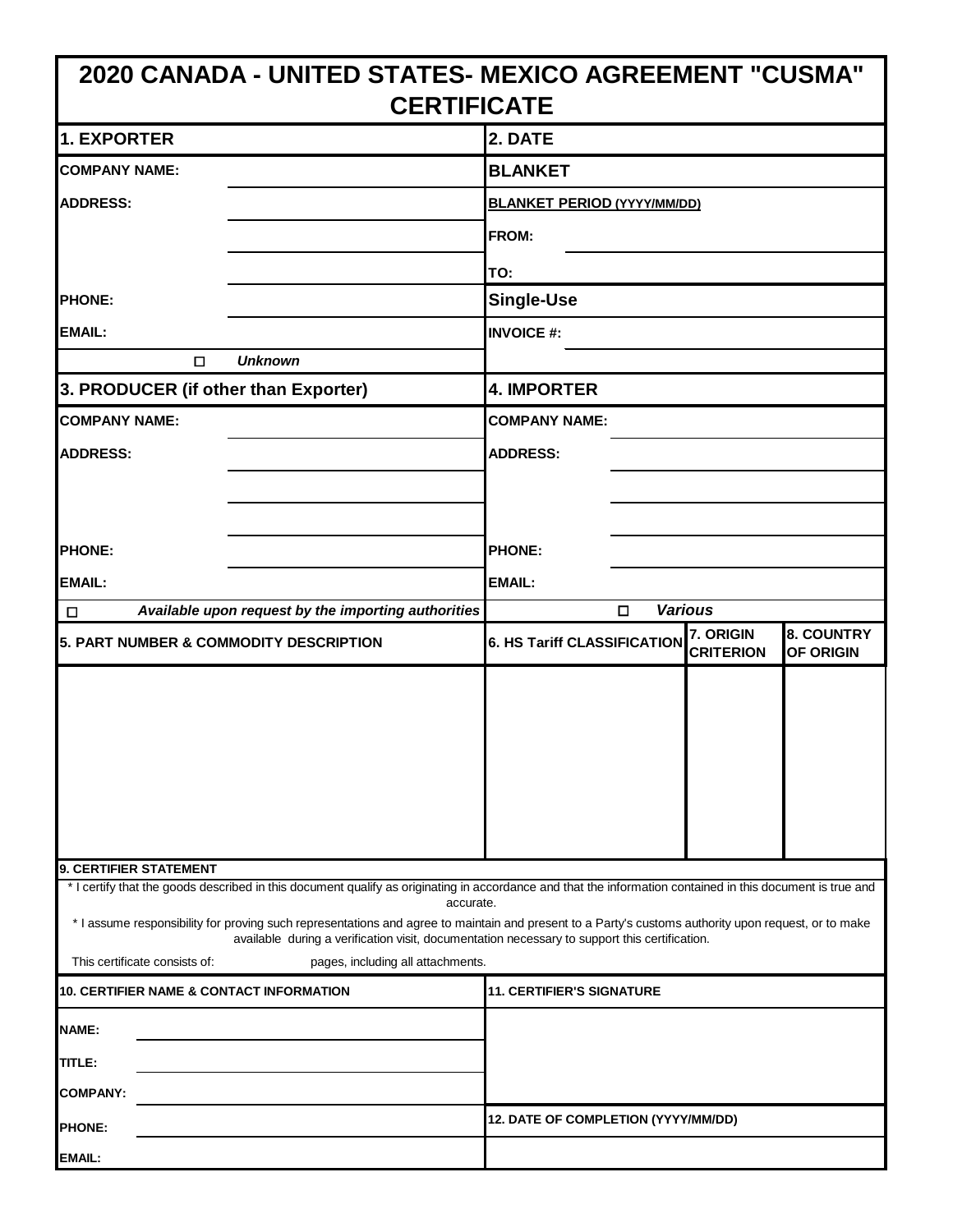## **Instructions:**

1) Exporter's information. The address shall be the place of export. Can be marked *unknown* if exporter is not known.

2) Blanket period must not exceed 1 year ie 20/01/01 - 20/12/31. If blanket period is not applicable, indicate applicable invoice number.

3) Producer's information. If various or to be kept confidential, check off "Available upon request by the importing authorities".

4) Importer's information. If not know, various may be indicated. This field is NOT for Importer of Record. 5) The description should be sufficient to relate it to the goods covered by the certification.

6) H.S. code of the described goods to the first 6 digits. If unknown, please contact us for HS code(s).

7) For each commodity described in the certification, state which criterion (A through D) is applicable. The rules of origin are contained in Chapter Four, Article 4.2 of the CUSMA.

Note: If the item does not meet the applicable Rule of Origin for CUSMA (not eligible good), CUSMA not applicable.

In order to be entitled to preferential tariff treatment, each good must meet at least one of the criteria below: A, B, C, or D

8) Country of Origin must be Canada, U.S., or Mexico.

- 9) Please enter how many pages to this certificate.
- 10 12) Information and signature from certifier.

**\*\* Certificate is provided for convenience thus certifier is responsible for the accuracy of the information provided on this certificate.**

## **Article 4.2: Originating Goods**

Except as otherwise provided in this Chapter, each Party shall provide that a good is originating if it is: **(a)** wholly obtained or produced entirely in the territory of one or more of the Parties, as defined in Article 4.3 (Wholly Obtained or Produced Goods);

**(b)** produced entirely in the territory of one or more of the Parties using non-originating materials provided the good satisfies all applicable requirements of Annex 4-B (Product-Specific Rules of Origin);

**(c)** produced entirely in the territory of one or more of the Parties exclusively from originating materials; or

**(d)** except for a good provided for in Chapter 61 to 63 of the Harmonized System:

**(i)** produced entirely in the territory of one or more of the Parties;

**(ii)** one or more of the non-originating materials provided for as parts under the Harmonized System used in the production of the good cannot satisfy the requirements set out in Annex 4-B (Product-Specific Rules of Origin) because both the good and its materials are classified in the same subheading or same heading that is not further subdivided into subheadings or, the good was imported into the territory of a Party in an unassembled or a disassembled form but was classified as an assembled good pursuant to rule 2(a) of the General Rules of Interpretation of the Harmonized System; and

**(iii)** the regional value content of the good, determined in accordance with Article 4.5 (Regional Value Content), is not less than 60 percent if the transaction value method is used, or not less than 50 percent if the net cost method is used;

and the good satisfies all other applicable requirements of this Chapter.